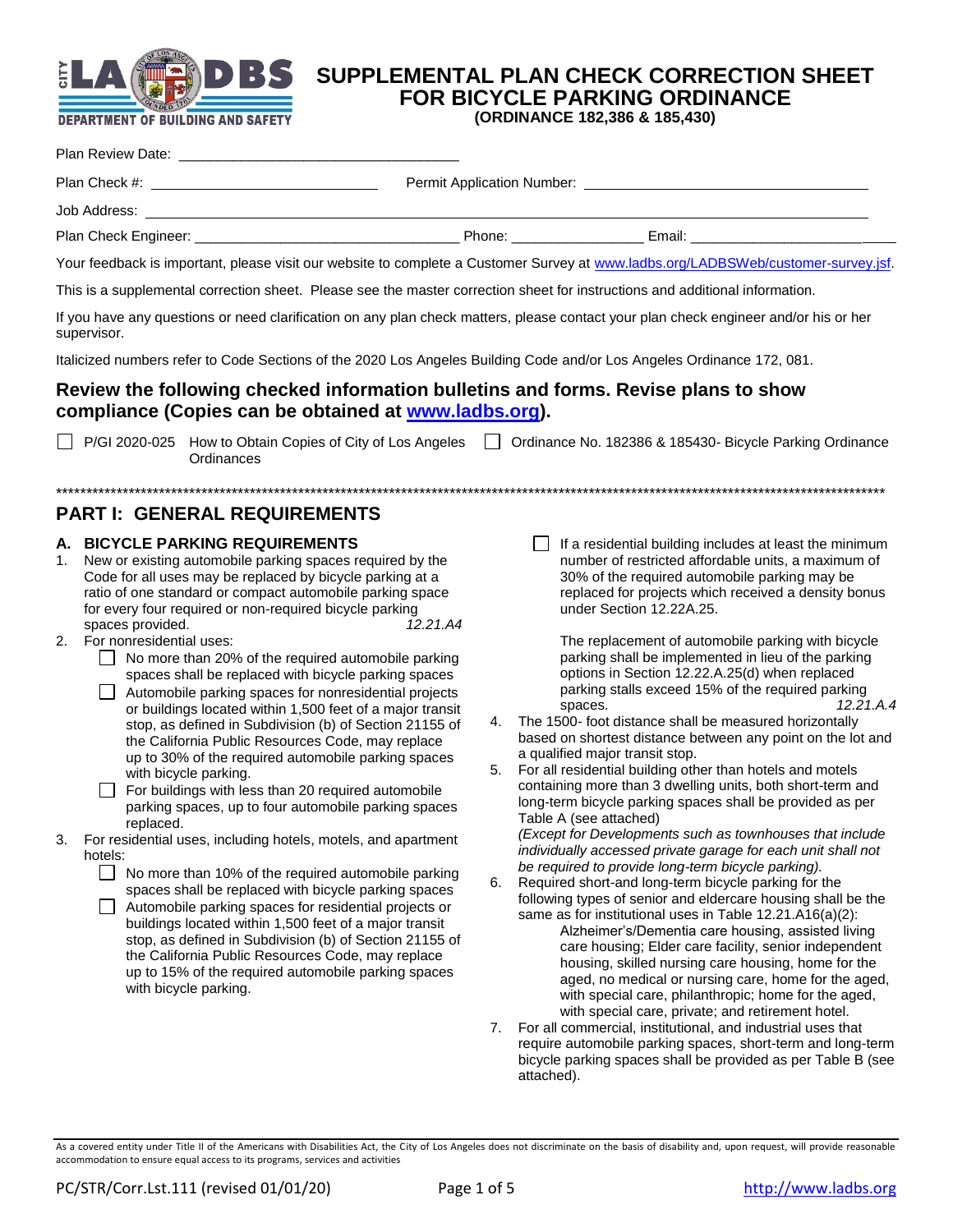- 8. For ( ) use(s) listed in Table A and/or Table B, a minimum of 2 short-term and 2 long-term bicycle parking spaces shall be provided. *12.21.A16(a)(1)I*
- 9. For buildings or parking lots used by the City of Los Angeles for government purposes, including government office buildings, provide short-term and long-term bicycle parking at a rate of 10% of the required parking available on the site, with a minimum of 5 bicycle parking spaces for both short and long term. *12.21.A.16(a)(4)*
- 10. For Neighborhood Recreation Sites, Community Recreation Sites, Regional Parks, and School Playgrounds, provide short-term bicycle parking at a rate of 10% of the required automobile parking, with a minimum of 5 short-term bicycle parking spaces. *12.21.A.16(a)(5)*
- 11. For Neighborhood Recreation Sites, Community Recreation Sites, Regional Parks, and School Playgrounds where no automobile parking is provided:
	- $\Box$  Provide minimum 5 short-term bicycle parking spaces Provide long-term bicycle parking as required by the
		- Green Building Code Article *99.05.106.4*
- 12. All hotels, motels and apartment hotels containing more than 5 guest rooms shall provide short-term and long-term bicycle parking at a rate of 1 per 10 guest rooms. A minimum of 2 short-term and 2 long-term bicycle parking spaces shall be provided. *12.21.A.16(a)(1)(ii)*
- 13. Bicycle share stations shall comply with all requirements for such stations established by the Department of Transportation. *12.21.A16(d)(3)*

# **B. LOCATION/BICYCLE STALL REQUIREMENTS**

- 1. Each bicycle parking space shall be a minimum 6 feet in length.
- 2. Stacked, two-tier layout, bicycle parking may be provided if such parking is primarily an attended bicycle facility where facility staff parks the bicycles, or such racks provided mechanical assistance for lifting the bicycle.

*12.21.A.16(e)1(i)(b)*

- 3. For horizontally stored bicycles, devices that hold the bicycle upright by wheel contact shall hold at least 180 degrees of wheel arc.
- 4. Bicycle parking installed vertically shall be a minimum of 4 feet deep and 6 feet in height.
- 5. For single-tiered bicycle parking, minimum headroom of 7 feet shall be provided.
- 6. For facilities where two tiers of bicycle parking are installed one above another, minimum headroom of 4 feet shall be provided for each tier.
- 7. Bicycle parking spaces shall be separated from automobile parking spaces or aisles by a wall, fence, or curb or by at least 5 feet of open space marked to prohibit parking.
- 8. Required bicycle parking shall be provided on the same lot as the use for which it is intended to serve, or in a parking facility serving that use. Bicycle parking shall be located so to not rely on stairway or escalator for access or to share access with motor vehicles. *12.21.A.16(e)(2)(i)*
- 9. For long-term bicycle parking:
	- $\Box$  Shall be secured from the general public, roofed, and enclosed on all sides to protect bicycle from inclement weather
	- Bicycle parking stall shall provide a means of securing the bicycle frame at two points to a securely anchored rack, except in the case of lockers and commercially operated attended bicycle parking
	- $\Box$  Individual racks installed side by side to one another within bicycle rooms or bicycle cages that allow bicycles to be locked to either side of the rack shall be spaced a minimum of 30 inches on center
	- $\Box$  Racks installed parallel to walls shall be a minimum of 30 inches from the wall
	- Triangular lockers with varying widths shall have an opening at least 2 feet wide.
	- Spaces arranged in a vertically staggered layout that permits bicycles to be placed in and removed from each individual space without interference from bicycles in adjoining spaces shall be spaced a minimum of 16 inches on center
	- When more than 20 long-term bicycle parking spaces are provided, a, workspace of 100 square feet shall be provided adjacent to the long-term bicycle parking to allow bicyclists to maintain their bicycles
	- Must be provided onsite only
	- Shall not be located in the public right-of-way
	- Shall be provided either on the ground floor within 100 feet of the major entrance to the lobby, in the offstreet automobile parking area, or one level above or below the ground floor within 100 feet of the building entrance on that story.
	- $\Box$  When located inside a parking garage, it shall be located no more than 200 feet from a pedestrian entrance to the main building and located so as to provide reasonably convenient access to the nearest walkway, ramp or elevator providing access to the building.
	- When located inside a parking garage, it shall be located within the space available on the building's pedestrian entry level.
	- $\Box$  Provide personal lockers for non-residential uses as required by LAMC Section 91.6307
	- Residential long-term bicycle parking provided on the residential floors shall be equal to or greater than 50 percent of the number of dwelling units on the same floor per LAMC Section 12.21A16(e)(2)(iv)(d).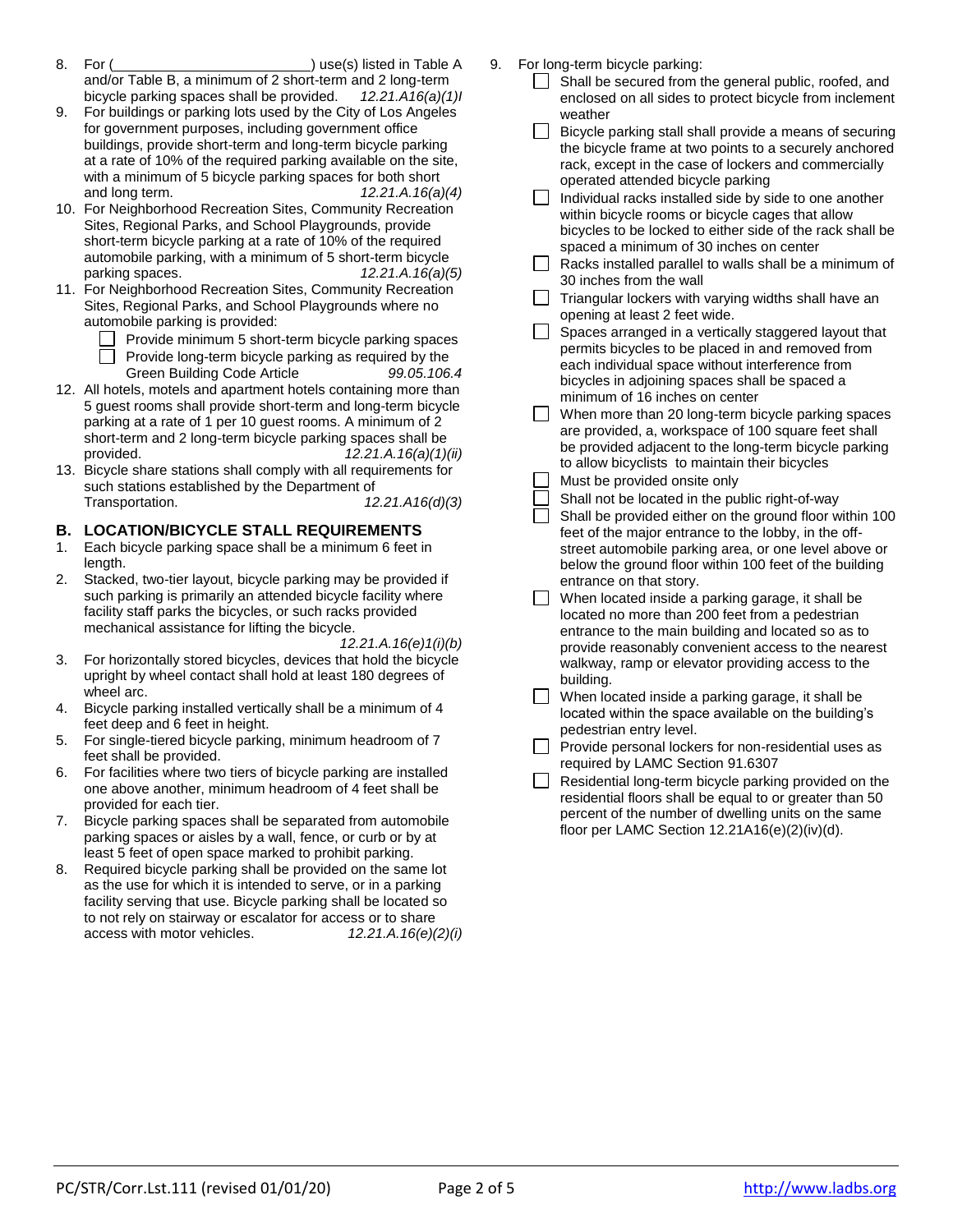10. For short-term bicvcle parking:

| anon tonn bioyoic panning.                                                                                                                                                                                                                                      |     |
|-----------------------------------------------------------------------------------------------------------------------------------------------------------------------------------------------------------------------------------------------------------------|-----|
| Racks shall support the bicycle frame at two points.<br>Racks that support only the wheel of the bicycle are                                                                                                                                                    |     |
| not permissible.                                                                                                                                                                                                                                                |     |
| Racks shall allow for the bicycle frame and at least<br>one wheel to be locked to the racks.                                                                                                                                                                    |     |
|                                                                                                                                                                                                                                                                 |     |
| The bicycle rack shall allow for the use of a cable as<br>well as a U-shaped lock                                                                                                                                                                               |     |
| Racks shall be securely anchored to a permanent<br>surface.                                                                                                                                                                                                     |     |
| At least 50% shall be covered by a roof or overhang                                                                                                                                                                                                             | 12. |
| when more than 20 short-term bicycle parking spaces                                                                                                                                                                                                             |     |
| are provided                                                                                                                                                                                                                                                    |     |
| Provide a minimum 2 feet wide stall.                                                                                                                                                                                                                            | 13. |
| Individual racks installed side by side to one another                                                                                                                                                                                                          |     |
| that allow bicycles to be locked to either side of the                                                                                                                                                                                                          |     |
| rack shall be spaces a minimum of 30 inches on                                                                                                                                                                                                                  |     |
| center                                                                                                                                                                                                                                                          |     |
| Racks installed parallel to walls shall be a minimum of<br>30 inches from the wall.                                                                                                                                                                             |     |
| Spaces arranged in a vertically staggered layout that<br>permits bicycles to be placed in and removed from<br>each individual space without interference from<br>bicycles in adjoining spaces shall be spaced a<br>minimum of 16 inches on center.              | 14. |
| For new construction, at least 50 percent of short-                                                                                                                                                                                                             |     |
| term bicycle parking shall be located outside<br>buildings, The remaining short-term bicycle stalls may<br>be provided inside the building on the ground floor, or<br>inside the parking garage on the ground floor with a<br>direct access to a public street. | 15. |
| For new developments, short-term bicycle parking                                                                                                                                                                                                                |     |
| shall be located to maximize visibility from the main<br>entrance                                                                                                                                                                                               | 16. |
| Shall be located no farther 100 feet of walking                                                                                                                                                                                                                 | 17. |
| distance from a pedestrian entrance.                                                                                                                                                                                                                            |     |
| For buildings with more than one pedestrian entrance,                                                                                                                                                                                                           |     |
| short-term bicycle parking shall be distributed in                                                                                                                                                                                                              |     |
| approximately equal proportions among all pedestrian                                                                                                                                                                                                            |     |
| entrances                                                                                                                                                                                                                                                       | 18. |

**D** Obtain approval from the Bureau of Engineering to install short-term bicycle parking within the public right-of-way

- 11. For bicycle share station docks counted toward the requirements for short-term bicycle spaces:
	- $\Box$  Shall be provided on the same lot as the use for which it is intended to serve, or in a parking facility serving that use.
	- $\Box$  For new developments, bicycle share station docks shall be located to maximize visibility from the main entrance.
	- $\Box$  Shall be located no farther than 100 feet of walking distance form a pedestrian entrance
- Business operators or property owners may allow a bicycle share service provider to install one or more bicycle share station on their property to be approved by Department of Transportation.
- Any site within 500 feet of a bicycle share station may count up to four bicycle share docks toward the required number of short-term bicycle parking spaces for a building or buildings on the same lot. The number of short-term bicycle parking spaces shall not exceed 10 percent of the total number of short-term bicycle parking spaces required for the subject site.
- Where short-term or long-term bicycle parking is provided by means of an Attended Bicycle Parking Service, the pick-up and drop-off location shall either comply with the siting requirements of Section 12.21.A.16.(e)(2) or be co-located with any valet automobile parking pick-up or drop-off location provided on the same site for the subject use.
- The Attended Bicycle Parking Service shall be available to building occupants at all times during the hours the building is in operation. The associated land uses may no longer count the attended bicycle parking service toward the required number of bicycle parking spaces if the Attended Bicycle Parking Service is discontinued.
- Provide adequate lighting to ensure safe access to bicycle parking facilities in accordance with Section 12.21A.5(k).
- Where bicycle parking is not clearly visible from the street, legible reflectorized signs shall be permanently posted at the street entrances to each site indicating the availability and location of bicycle parking within the site in Section 12.21A.16(e)(4).
- 18. Provide showers and personal lockers as required by LAMC Section 91.6307

| <b>Table A</b> |  |  |
|----------------|--|--|
|                |  |  |

| <b>Dwelling Units</b> | <b>Short-term Bicycle Parking</b> | <b>Long-term Bicycle Parking</b> |
|-----------------------|-----------------------------------|----------------------------------|
| 1-25                  | 1 space per 10 units              | 1 space per unit                 |
| 26-100                | 1 space per 15 units              | 1 space per 1.5 units            |
| 101-200               | 1 space per 20 units              | 1 space per 2 units              |
| $201+$                | I space per 40 units              | 1 space per 4 units              |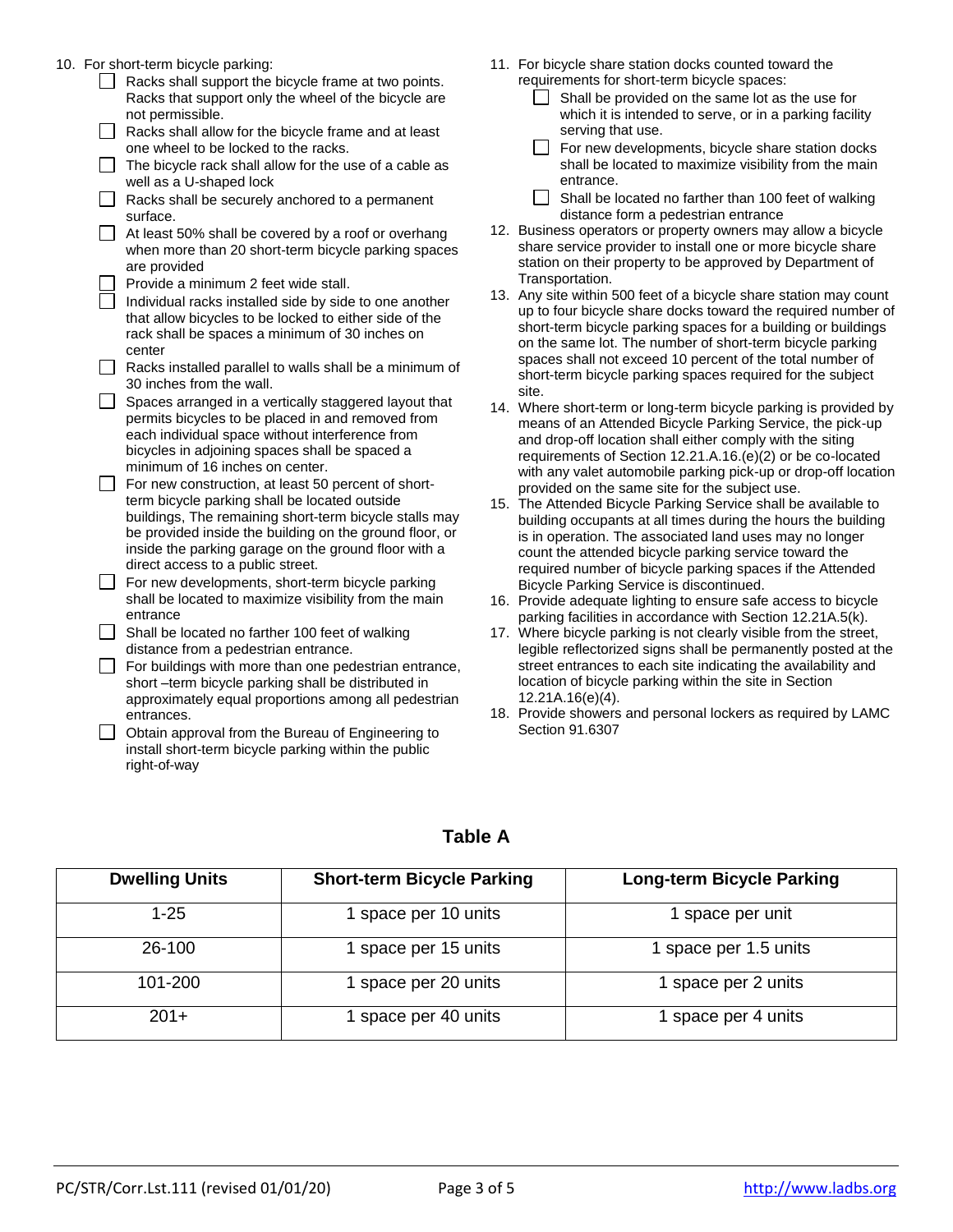# **Table B**

| <b>Land Use</b>                                                                    | <b>Short-term Bicycle Parking</b>                                                 | <b>Long-term Bicycle Parking</b>                                                  |
|------------------------------------------------------------------------------------|-----------------------------------------------------------------------------------|-----------------------------------------------------------------------------------|
| <b>Commercial Uses</b>                                                             |                                                                                   |                                                                                   |
| Office                                                                             | 1 per 10,000 sqft<br>(minimum 2)                                                  | 1 per 5,000 sqft<br>(minimum 2)                                                   |
| Warehouse                                                                          | 1 per 10,000 sqft<br>(minimum 2)                                                  | 1 per 10,000 sqft<br>(minimum 2)                                                  |
| <b>Health Club</b>                                                                 | 1 per 2,000 sqft<br>(minimum 2)                                                   | 1 per 2,000 sqft<br>(minimum 2)                                                   |
| Restaurants and Bars,<br>General                                                   | 1 per 2,000 sqft<br>(minimum 2)                                                   | 1 per 2,000 sqft<br>(minimum 2)                                                   |
| Restaurant, Small (floor area<br>less than 1,000 sf)                               | 2 per restaurant                                                                  | 2 per restaurant                                                                  |
| Retail Store, General                                                              | 1 per 2,000 sqft<br>(minimum 2)                                                   | 1 per 2,000 sqft<br>(minimum 2)                                                   |
| Retail, Furniture Stores                                                           | 1 per 10,000 sqft<br>(minimum 2)                                                  | 1 per 10,000 sqft<br>(minimum 2)                                                  |
| Trade Schools, Private<br>Universities, and Private<br>Colleges                    | 1 per 500 sq. ft. or 1 per 50 fixed<br>seats, whichever is greater<br>(minimum 2) | 1 per 1,000 sq. ft. or 1 per 100 fixed seats,<br>whichever is greater (minimum 2) |
| All Other Commercial Uses                                                          | 1 per 10,000 sqft<br>(minimum 2)                                                  | 1 per 10,000 sqft<br>(minimum 2)                                                  |
| <b>Institutional Uses</b>                                                          |                                                                                   |                                                                                   |
| <b>All Institutional Uses</b>                                                      | 1 per 10,000 sqft.<br>(minimum 2)                                                 | 1 per 5,000 sqft<br>(minimum 2)                                                   |
| <b>Industrial Uses</b>                                                             |                                                                                   |                                                                                   |
| All Industrial Uses                                                                | 1 per 10,000 sqft<br>(minimum 2)                                                  | 1 per 10,000 sqft<br>(minimum 2)                                                  |
| <b>Other Uses</b>                                                                  |                                                                                   |                                                                                   |
| Auditoriums                                                                        | 1 per 350 sqft or 1 per 50 fixed seats,<br>whichever is greater (minimum 2)       | 1 per 700 sqft or 1 per 100 fixed seats,<br>whichever is greater (minimum 2)      |
| Private Elementary Schools,<br>Private High Schools, and<br><b>Charter Schools</b> | 4 per classroom<br>(minimum 2)                                                    | 1 per 10 classrooms<br>(minimum 2)                                                |

\*\*\*All square footages above are based on the Zoning Code definition of "Floor Area" per LAMC 12.03\*\*\*

# **ADDITIONAL CORRECTIONS:**